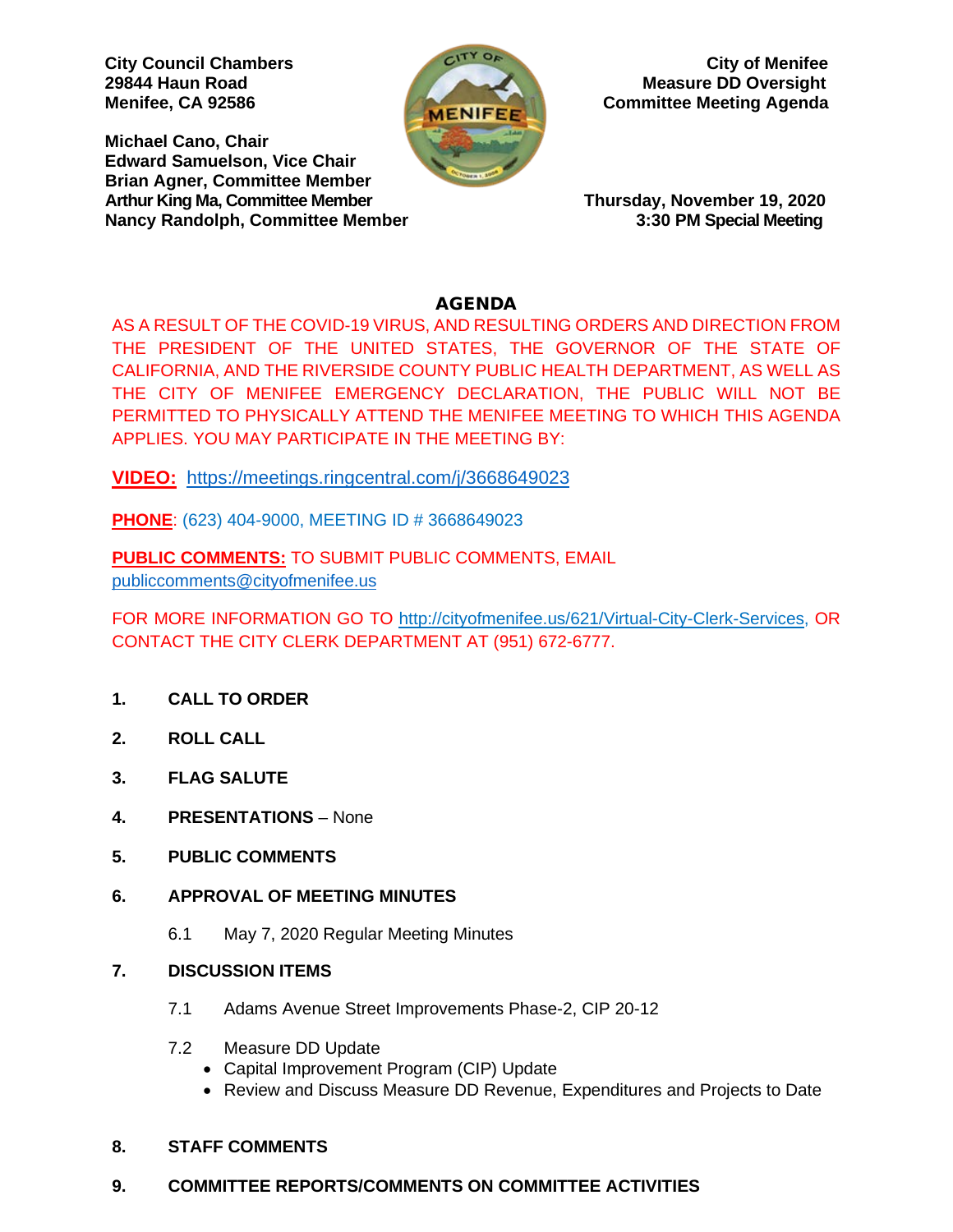#### *Decorum Policy Notes*

*Please use a speaker request form when you wish to address the Committee. The Committee anticipates and encourages public participation at its Committee meetings, both on agenda items and during the public comments period. Please use respect by not having your cell phones on, refrain from talking in the audience or outbursts that may be disruptive. While we encourage participation, we ask there be a mutual respect for the proceedings.*

#### *Agenda Materials*

*Materials related to an item on this Agenda, including those submitted to the Committee after distribution of the agenda packet, are available for public inspection by contacting Mandy Stephens, at (951) 723-3776 during normal business hours.* 

#### *Compliance with the Americans with Disabilities Act*

*If you need special assistance to participate in this meeting, you should contact Stephanie Roseen, Deputy City Clerk, at (951) 723-3710. Notification 72 hours prior to the meeting will enable the City to make reasonable arrangements to assure accessibility to this meeting.*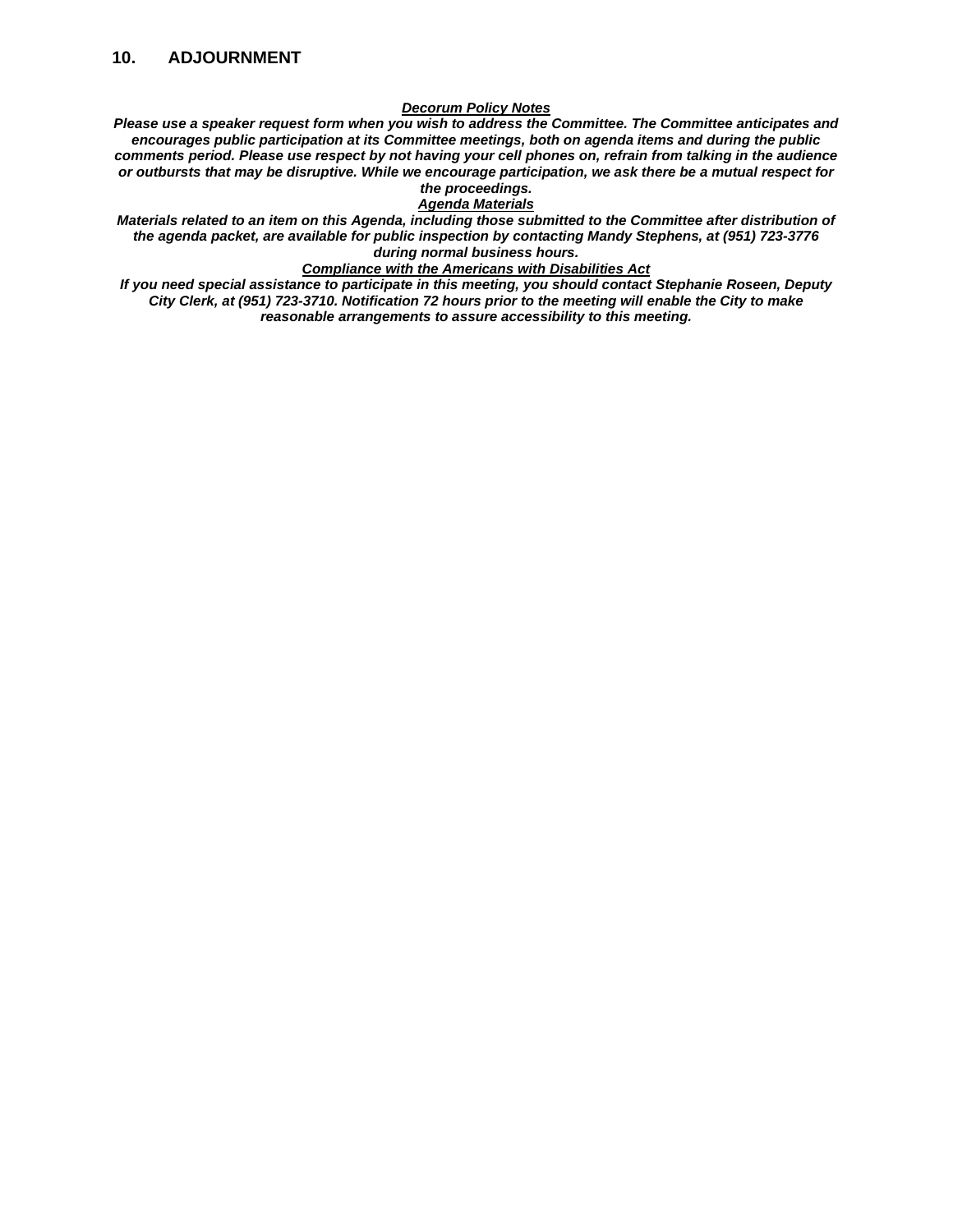**City Hall Council Chambers 29844 Haun Road Menifee, CA 92586** 

**Michael Cano, Chair Edward Samuelson, Vice Chair Brian Agner, Committee Member** Arthur King Ma, Committee Member **Thursday May 7, 2020 Nancy Randolph, Committee Member 2:00 PM Regular Meeting**



**City of Menifee Measure DD Oversight Committee Meeting Minutes**

#### **Minutes**

### **1. CALL TO ORDER**

Chair Michael Cano called the meeting to order at 2:10 p.m.

#### **2. ROLL CALL**

Executive Assistant Mandy Stephens called roll. Present were: Brian Agner, Arthur King Ma, Nancy Randolph, Edward Samuelson and Michael Cano.

### **3. FLAG SALUTE**

Chair Cano led the flag salute.

#### **4. PRESENTATIONS**

There were no presentations.

### **5. PUBLIC COMMENTS**

There were no public comments.

### **6. APPROVAL OF MEETING MINUTES**

6.1 February 11, 2020 Regular Meeting Minutes

The minutes were approved unanimously.

#### **7. DISCUSSION ITEMS**

- 7.1 Review and Discuss 2020/2021 Proposed Measure DD Budget
	- Consider forwarding a recommendation to the City Council for Measure DD Budget.

Assistant City Manager Jeff Wyman introduced the PowerPoint presentation for Measure DD Budget Review Fiscal Year 2020/2021 Proposed Budget. Deputy Finance Director Wendy Preece presented the proposed budget to the Committee. The total proposed expenditure budget was for \$10,297,000 and was presented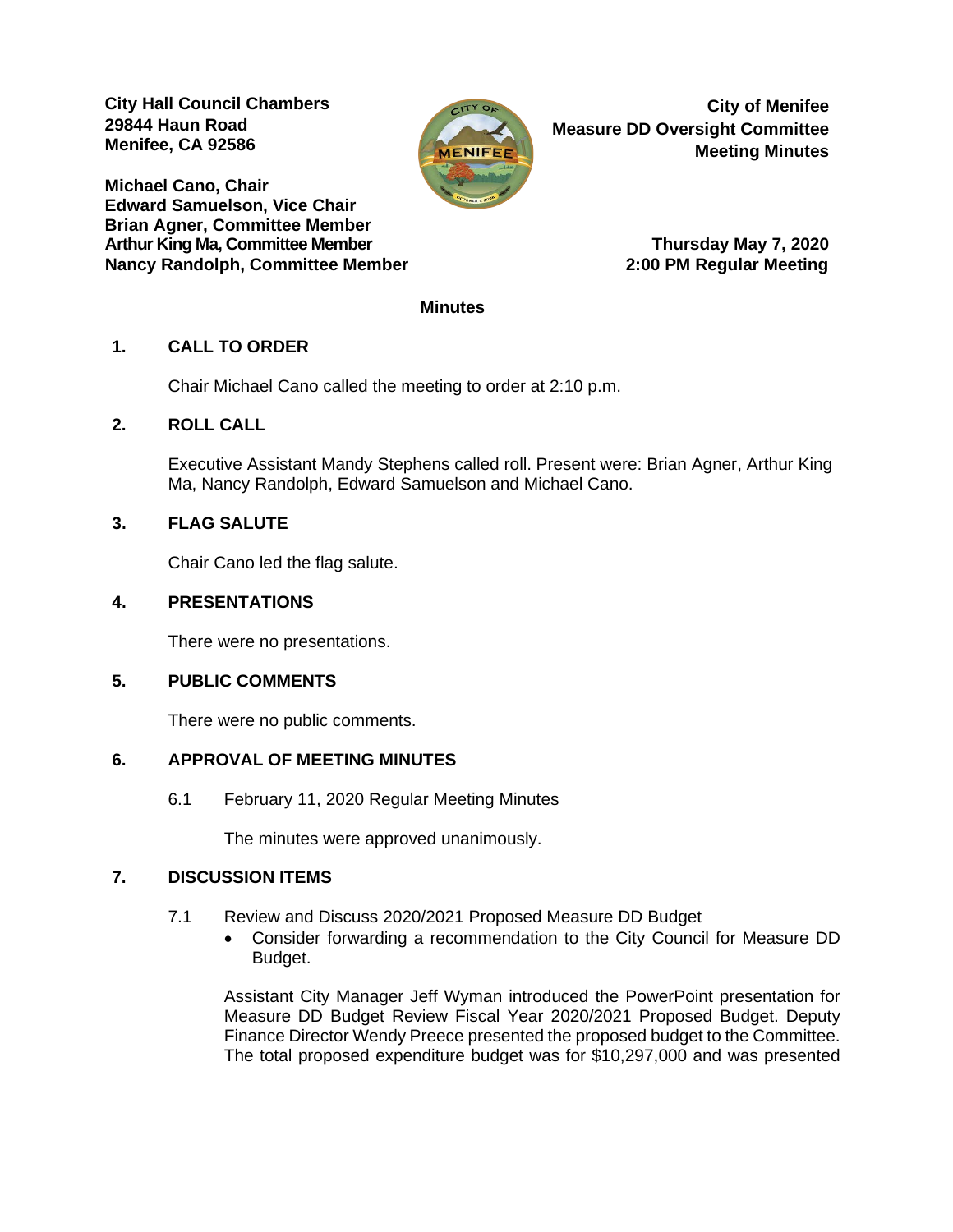as a balanced budget. City Manager Armando Villa stated that the medic truck listed would be a second unit for the Southern/Eastern area of the City. Ms. Preece added that the first medic truck was included in the 2018/2019 budget for Station 7. Committee Member Ma asked if there would be new staff hired for the second medic truck and Ms. Preece said it would not be in fiscal year 2020/2021 as it is a phase in approach where it takes a year to purchase the medic truck before staff would be needed.

Principal Engineer Carlos Geronimo completed the second portion of the presentation with Measure DD CIP Budget Review Fiscal Year 2020/2021 Proposed Budget.

Committee Member Agner asked for clarification on the breakdown for the proposed budget for Menifee Police Department's Volunteer program and operational costs. Police Chief Pat Walsh said they would be rebranding Menifee Crime Watch and the costs would include, uniform, equipment and training. He also stated that when the program was under Riverside Sheriff's Office, the same type of expenses would cost \$50,000.

Committee Member Agner asked if there was a plan B if there is a shortfall in the budget because of COVID 19. Ms. Preece said there is \$1.5 million in fund balance which is being reserved. Mr. Villa said he would come back to the Committee at midyear, once we know how COVID 19 has impacted the economy. At that time the City would ask to use some of the fund balance reserves.

Chair Cano asked if there is a time line to receiving funds. Ms. Preece said the City receives sales tax every month. As of February 2020, the year to date amount received is \$7.9M. The final payment for fiscal year 2019/2020 will be received by August 2020.

Chair Cano asked if there were other ways of getting funding from wither County, State of Federal levels. Mr. Villa said the City has been knocking on doors of all levels of government. Some of the funding has been given to larger cities and 452 smaller cities are seeing a funding gap. Mr. Villa explained that all Southern California cities in total are seeing a \$7 billion shortfall. Because of the stay at home order, there is not as much revenue coming in.

The Committee recommended to the City Council to approve the Measure DD FY20-21 budget with the following vote:

| AYES: | Randolph, Ma, Agner, Samuelson, Cano |
|-------|--------------------------------------|
| NOES: | None                                 |

### **8. STAFF COMMENTS**

Mr. Villa informed the Committee that at the last City Council meeting the petition to repeal Measure DD was accepted by the Registrar of Voters. He said the City would be presenting the fiscal impact of losing Measure DD to City Council on May 14, 2020. Mr. Villa explained that Measure DD helps to fund Public Safety, Fire and infrastructure and that if the repeal measure is passed, it will make an impact on making those things happen.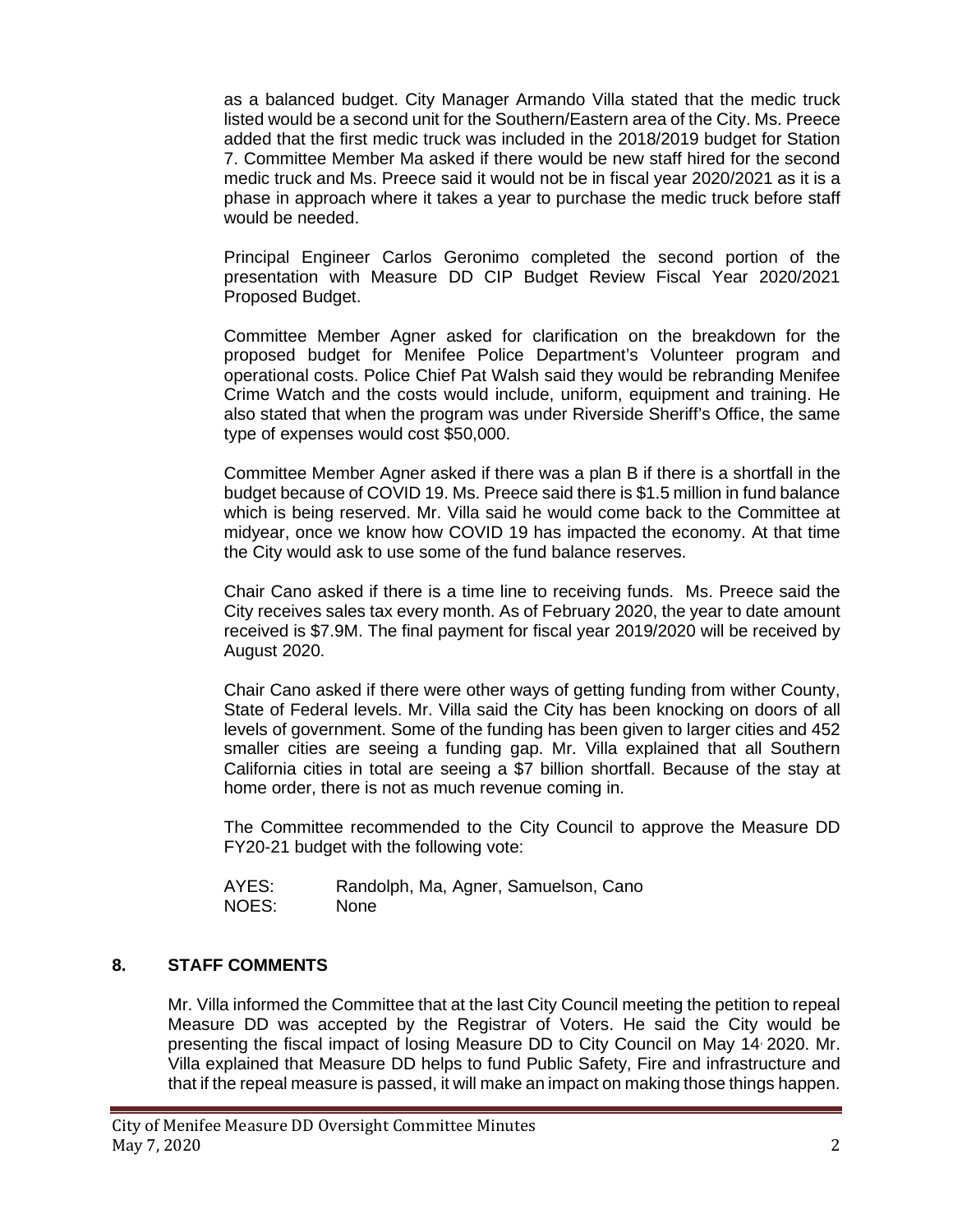## **9. COMMITTEE MEMBER COMMENTS**

There were no Committee comments.

### **10. ADJOURNMENT**

Committee Chair Cano adjourned the meeting at 2:54 p.m.

 $\frac{1}{\sqrt{2}}$  ,  $\frac{1}{\sqrt{2}}$  ,  $\frac{1}{\sqrt{2}}$  ,  $\frac{1}{\sqrt{2}}$  ,  $\frac{1}{\sqrt{2}}$  ,  $\frac{1}{\sqrt{2}}$  ,  $\frac{1}{\sqrt{2}}$  ,  $\frac{1}{\sqrt{2}}$  ,  $\frac{1}{\sqrt{2}}$  ,  $\frac{1}{\sqrt{2}}$  ,  $\frac{1}{\sqrt{2}}$  ,  $\frac{1}{\sqrt{2}}$  ,  $\frac{1}{\sqrt{2}}$  ,  $\frac{1}{\sqrt{2}}$  ,  $\frac{1}{\sqrt{2}}$ Mandy Stephens, Executive Assistant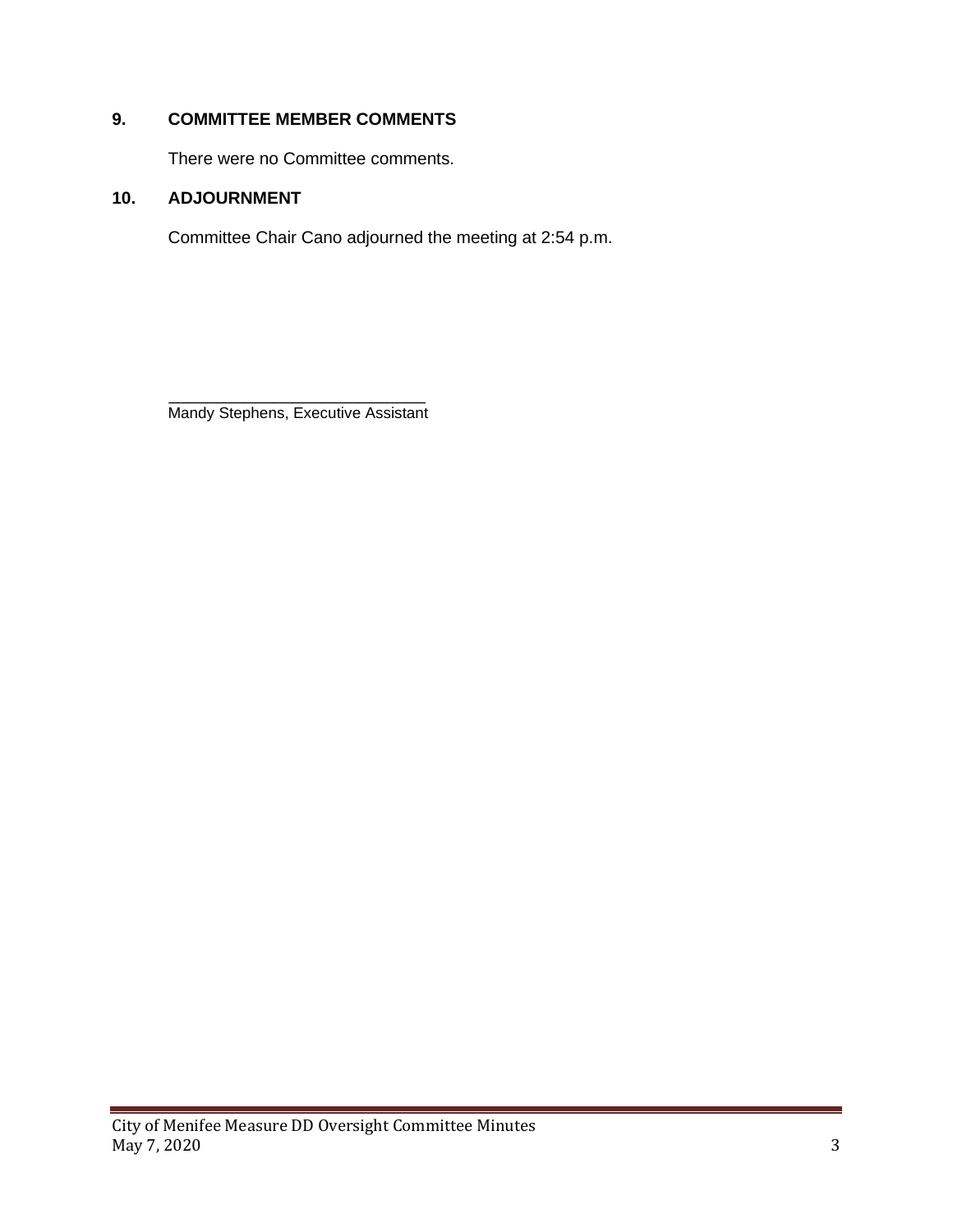

# **CITY OF MENIFEE**

| <b>SUBJECT:</b>      | Adams Avenue Street Improvements Phase-2, CIP 20-12 |
|----------------------|-----------------------------------------------------|
| <b>MEETING DATE:</b> | November 19, 2020                                   |
| TO:                  | Measure DD Oversight Committee                      |
| <b>PREPARED BY:</b>  | Carlos Geronimo, Principal Engineer                 |
| <b>APPROVED BY:</b>  | Jeff Wyman, Assistant City Manager                  |
|                      |                                                     |

### **RECOMMENDED ACTION**

1. Approve staff recommendation to City Council for approval of a re-allocation of \$193,114.20 savings in Measure DD funds from the School Sidewalk Missing Links project, CIP 18-05, to Adams Avenue Phase 2 project, CIP 20-12.

### **DISCUSSION**

### Adams Avenue Phase 2 Project, CIP 20-12:

The Adams Avenue Phase 2 project is a continuation of the improvements completed in 2018 under Phase 1. The project provides sidewalk connectivity for students attending Romoland Elementary School, located on Antelope Road. The project is located in the center of the Romoland "North Grid" neighborhood, a disadvantaged community that lacks infrastructure throughout the entire area. Adams Avenue leads directly to the Romoland Elementary School and a private school located inside a church on 3<sup>rd</sup> Street.

The project improvements consist of widening the existing road and dirt shoulder to include concrete curb, gutter, sidewalk, ADA pedestrian ramps, and residential driveway approaches. The road will be re-striped with high visibility crosswalks and install appropriate pedestrian signage. The length of the project is approximately 1,600 linear feet.

The project was advertised for construction and on October 14, 2020, a total of nine (9) bids were received. The lowest bid from LC Paving & Sealing, Inc for \$821,462.20 was determined to meet all of the requirements of the contract documents for responsiveness and responsibility. Therefore, staff will recommend City Council to award the project to LC Paving & Sealing Inc. at the upcoming December 2, 2020 Council Meeting.

The table below shows the construction costs for this project:

| <b>Construction Contract:</b>    | \$821,463.20 |
|----------------------------------|--------------|
| <b>Construction Contingency:</b> | \$82,146.00  |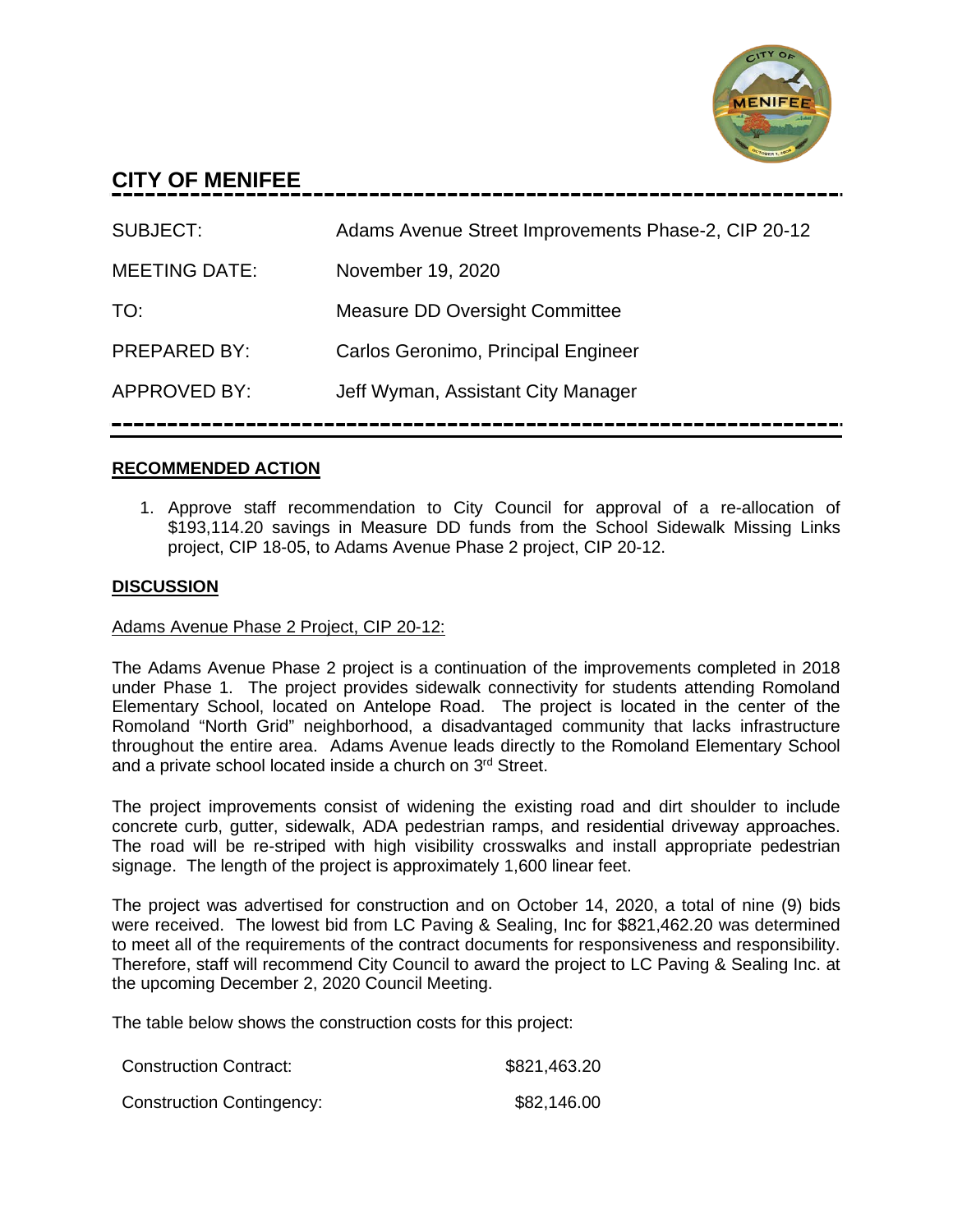| <b>Total Construction Cost:</b>       | \$946,089.20 |
|---------------------------------------|--------------|
| <b>Materials Testing/Geotechnical</b> | \$13,200.00  |
| Construction Management/Inspection    | \$15,000.00  |
| <b>Consultant Labor Compliance:</b>   | \$14,280.00  |
|                                       |              |

However, based on the current project funding (CIP 20-12), staff has identified a funding gap of approximately \$193,114.20, including all required inspections and contingencies. To prevent any delays in moving forward with the project, staff has reviewed other existing funding available to cover the funding gap, and identified the School Sidewalk Missing Link Project, recently completed, has sufficient remaining unused funds. City staff has identified \$228,090 in Measure DD fund savings under account 105-4555-58063 from the School Sidewalk Missing Links projects, CIP 18-05.

Staff recommends the Measure DD Oversight Committee approve a recommendation to the City Council for approval of a re-allocation of \$193,114.20 in Measure DD fund savings from the School Sidewalk Missing Links projects, CIP 18-05, to cover the funding gap for the Adams Avenue Phase 2 project for the following reasons:

- The Adams Avenue Phase 2 project is a "safe routes to school" project and meets the scope and objective of the School Sidewalk Missing Links program.
- The Adams Avenue Phase 2 project is consistent with the purpose and use of Measure DD funds

### School Sidewalk Missing Links Program Background:

In 2018, the City created the "School Sidewalk Missing Links Program" to identify sidewalk gaps around school areas and construct those facilities in order to provide safe access for students to walk to their schools. The program was funded exclusively from Measure DD funds. Since its inception, the program has completed the following projects:

- Holland Road Missing Sidewalks at Southshore Elementary School
- Garbani Road Missing Sidewalks at Menifee Elementary School
- Menifee Road Missing Sidewalks at Freedom Crest Elementary School
- Sherman Road Missing Sidewalks at Hans Christensen Middle School
- McCall Boulevard Missing Sidewalks at Boulder Ridge Middle School from Menifee Rd to Junipero Road.
- McCall Boulevard Missing Sidewalks at Boulder Ridge Middle School from Junipero Road to Woodside Way.

Other sidewalk projects identified in the program were not constructed because those projects were already conditioned to be constructed by private developments. As of November 2020, the School Sidewalk Missing Link Program is officially complete. The various projects listed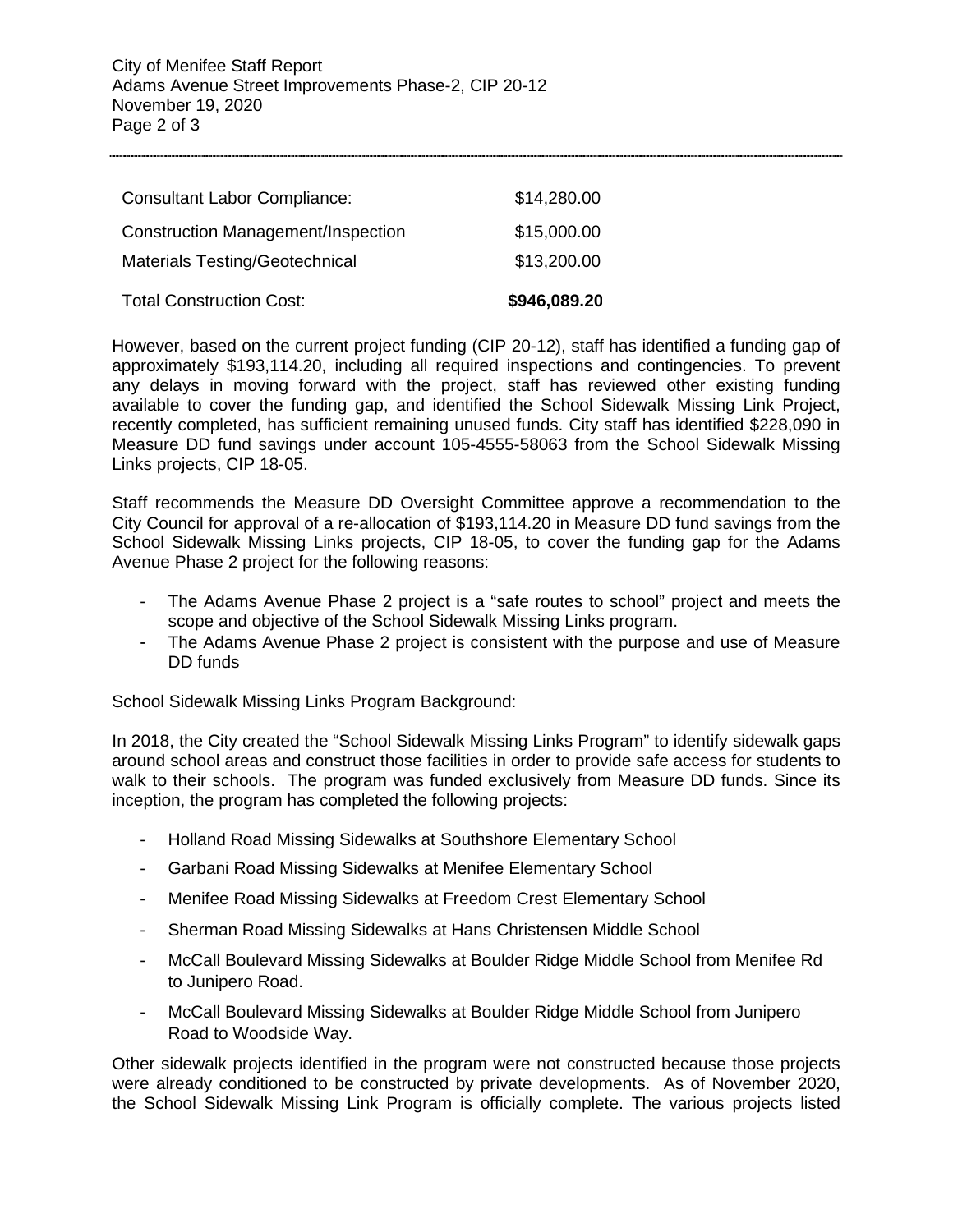above have been completed over several years, with the McCall Boulevard Missing Sidewalk at Boulders Ridge Middle School from Juniper Road to Woodside Way, being the most recently completed project. All outstanding invoicing for this project has been fully paid.

### **FISCAL IMPACT**

There is no additional fiscal impact to FY20/21 CIP Program budget, resulting from the recommended re-allocation/repurposing of the unused funds from CIP 18-05 to CIP 20-12, as these funds are already appropriated through the FY20/21 budget adoption and budget carryover process. The table below summarizes the recommended Funding Summary for CIP 20-12 and respective account transfer from CIP 18-05:

| <b>Description</b>                          | Account #      | <b>Available</b> | <b>Transfers In</b> | <b>Total</b> |
|---------------------------------------------|----------------|------------------|---------------------|--------------|
| CDBG: Adams Ave.<br>Improvements-Phase II   | 481-1920-58096 | \$254,072.00     |                     | \$254,072.00 |
| CDBG: Adams Ave.<br>Improvements-Phase II   | 481-2021-58096 | \$219,473.00     |                     | \$219,473.00 |
| Gas Tax: Adams Ave.<br>Improvements-Phase 2 | 200-4555-58096 | \$229,430.00     | \$50,000.00         | \$279,430.00 |
| Measure DD: from                            |                |                  |                     |              |
| <b>School Sidewalk</b>                      |                |                  |                     |              |
| Missing Links.                              |                |                  | \$193,114.20        | \$193,114.20 |
| Account: 105-4555-                          |                |                  |                     |              |
| 58063                                       |                |                  |                     |              |
| <b>TOTAL</b>                                |                | \$702,975.00     | \$243,114.20        | \$946,089.20 |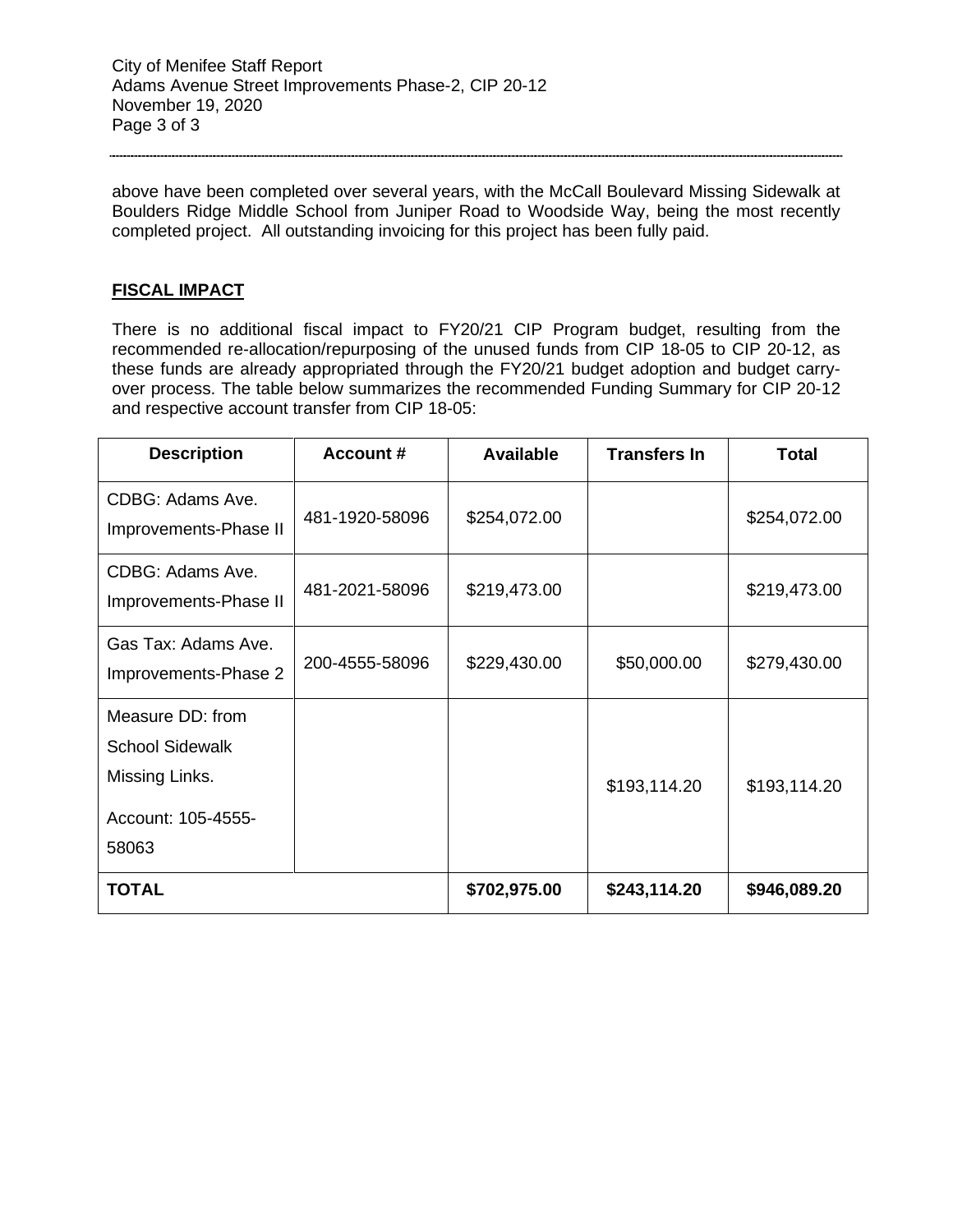

# **CITY OF MENIFEE**

| SUBJECT:             | Measure DD Update                     |
|----------------------|---------------------------------------|
| <b>MEETING DATE:</b> | November 19, 2020                     |
| TO:                  | <b>Measure DD Oversight Committee</b> |
| <b>PREPARED BY:</b>  | Rochelle Clayton, Deputy City Manager |
| <b>APPROVED BY:</b>  | Jeff Wyman, Assistant City Manager    |
|                      |                                       |

### **RECOMMENDED ACTION**

Receive and file.

### **DISCUSSION**

On June 3, 2020 the City Council approved the Fiscal Year 2020-2021 annual budget that included Measure DD funding. Council later approved budget carryovers from Fiscal Year 2019-2020 for ongoing items that were approved last fiscal year and in-process. Below are the adopted and adjusted budgets as well as the status of Measure DD funds.

| <b>Measure DD Expenditure Budget</b> |                             |                                       |                                          |
|--------------------------------------|-----------------------------|---------------------------------------|------------------------------------------|
| <b>Department</b>                    | <b>Adopted June</b><br>2020 | <b>Carried Over From</b><br>FY2019/20 | <b>Adjusted FY20/21</b><br><b>Budget</b> |
| Menifee Police Department            | \$4,331,254                 | \$942,926                             | \$5,274,180                              |
| <b>Fire Department</b>               | \$3,603,950                 | 1,307,912                             | 4,911,862                                |
| Code Enforcement                     | \$302,396                   | 0                                     | 302,396                                  |
| Capital Projects (CIP)               | \$2,059,400                 | 1,038,908                             | 3,098,308                                |
| Measure DD FY 20/21 Budget:          | \$10,297,000                | \$3,289,746                           | \$13,586,746                             |

| <b>Measure DD Revenue Budget</b> |                             |                                       |                                          |
|----------------------------------|-----------------------------|---------------------------------------|------------------------------------------|
| <b>Department</b>                | <b>Adopted June</b><br>2020 | <b>Carried Over From</b><br>FY2019/20 | <b>Adjusted FY20/21</b><br><b>Budget</b> |
| Sales Tax                        | \$10,297,000                | \$0                                   | \$10,297,000                             |
| Interest Earnings                | \$70,000                    | 0                                     | \$70,000                                 |
| Measure DD FY 20/21 Budget:      | \$10,367,000                | \$0                                   | \$10,367,000                             |

**NET CHANGE IN FUND BALANCE (\$3,219,746)**